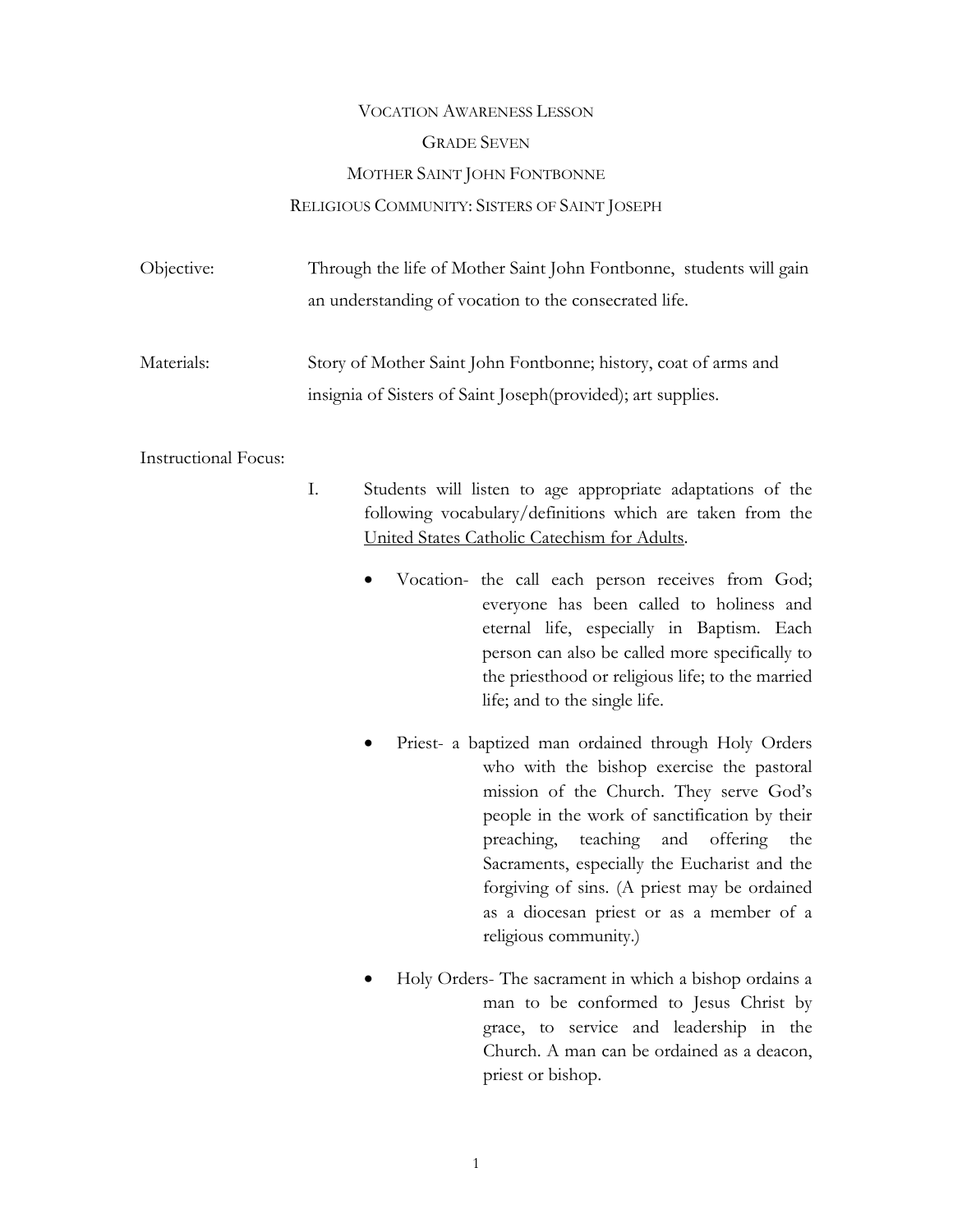• Religious or Consecrated Life- A permanent state in life into which certain men or women freely commit themselves to a life of special service to Christ, marked by the evangelical counsels of poverty, chastity and obedience.

 Students will read the biography of Mother Saint John Fontbonne and the history of the Sisters of Saint Joseph. In groups of three, students will discuss:

- Mother Saint John's call from God to become a consecrated religious
- the events of the French revolution and Mother's refusal to sign the Oath of the Civil Constitution of the Clergy
- the persecution of the Sisters of Saint Joseph
- Mother Saint John's role in the reorganization of the Sisters of Saint Joseph after the French Revolution.

 Students will create a timeline on the important events of Sisters of Saint Joseph under Mother Saint John Fontbonne's leadership.

II. Students will present their timelines to the class.

 With the same small group, students will answer the following questions:

- how does Mother Saint John Fontbonne show faithfulness to God's call
- why is her example of faithfulness and courage still important today
- how can I be faithful and courageous to my call from God?

 Students will create individual prayers to Mother Saint John Fontbonne for their vocation.

 III. Students will read about the insignia and coat of arms of the Sisters of Saint Joseph of Chestnut Hill and then discuss the relationship of the symbols to their mission. Students will brainstorm other Church symbols. Students will design an insignia or a coat of arms which reflects their commitment to the Catholic Church.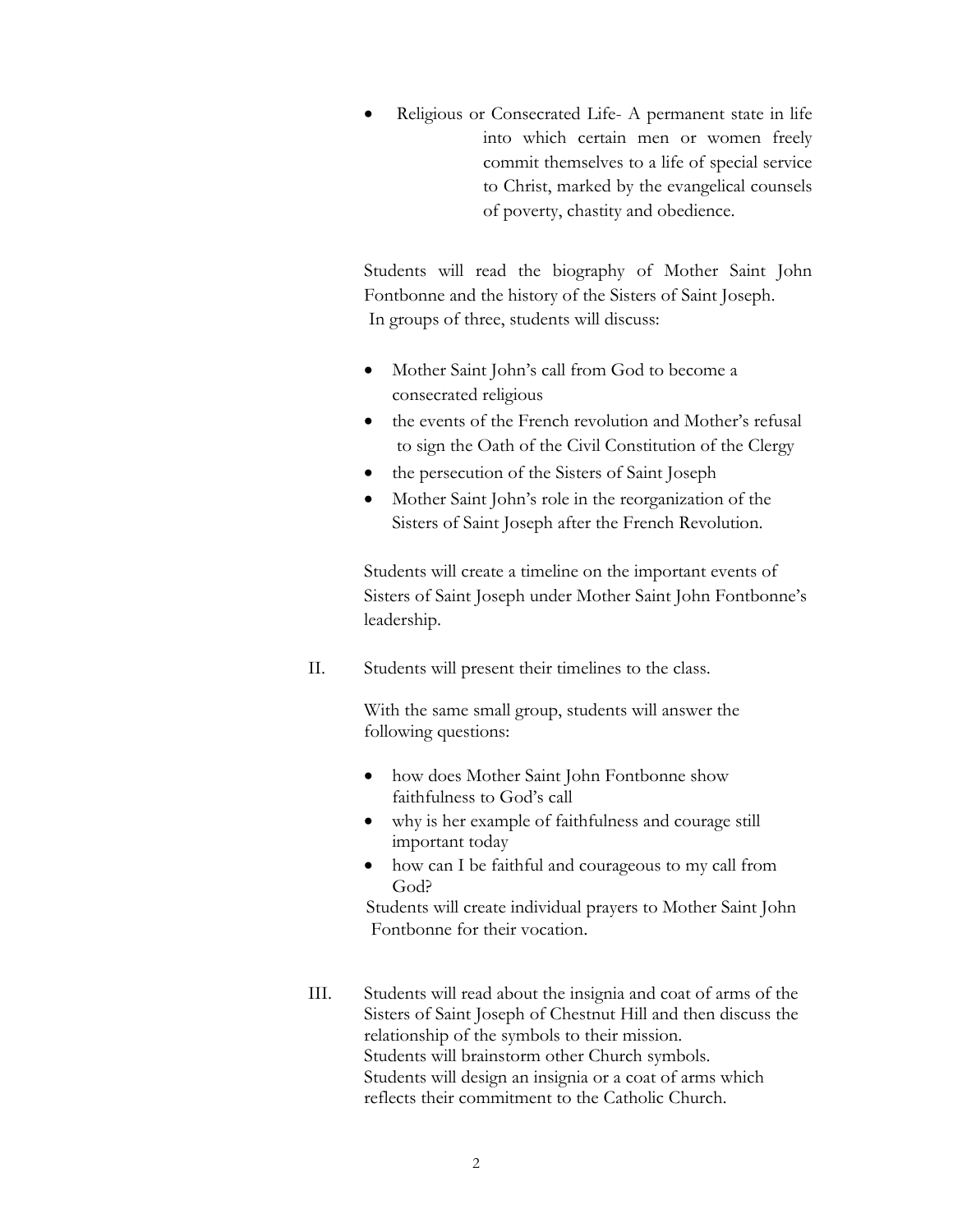- Optional Activity: Students will write letters or create cards for the retired and infirmed Sisters of Saint Joseph which may include:
	- their study of Mother Saint John Fontbonne
	- their personal vocation prayer
	- thanksgiving for the sister's vocation

 Villa St. Joseph 110 W. Wissahickon Avenue Flourtown, PA 19131

Resources for this lesson and story of Mother Saint John Fontbonne provided by the Sisters of Saint Joseph, Chestnut Hill, PA.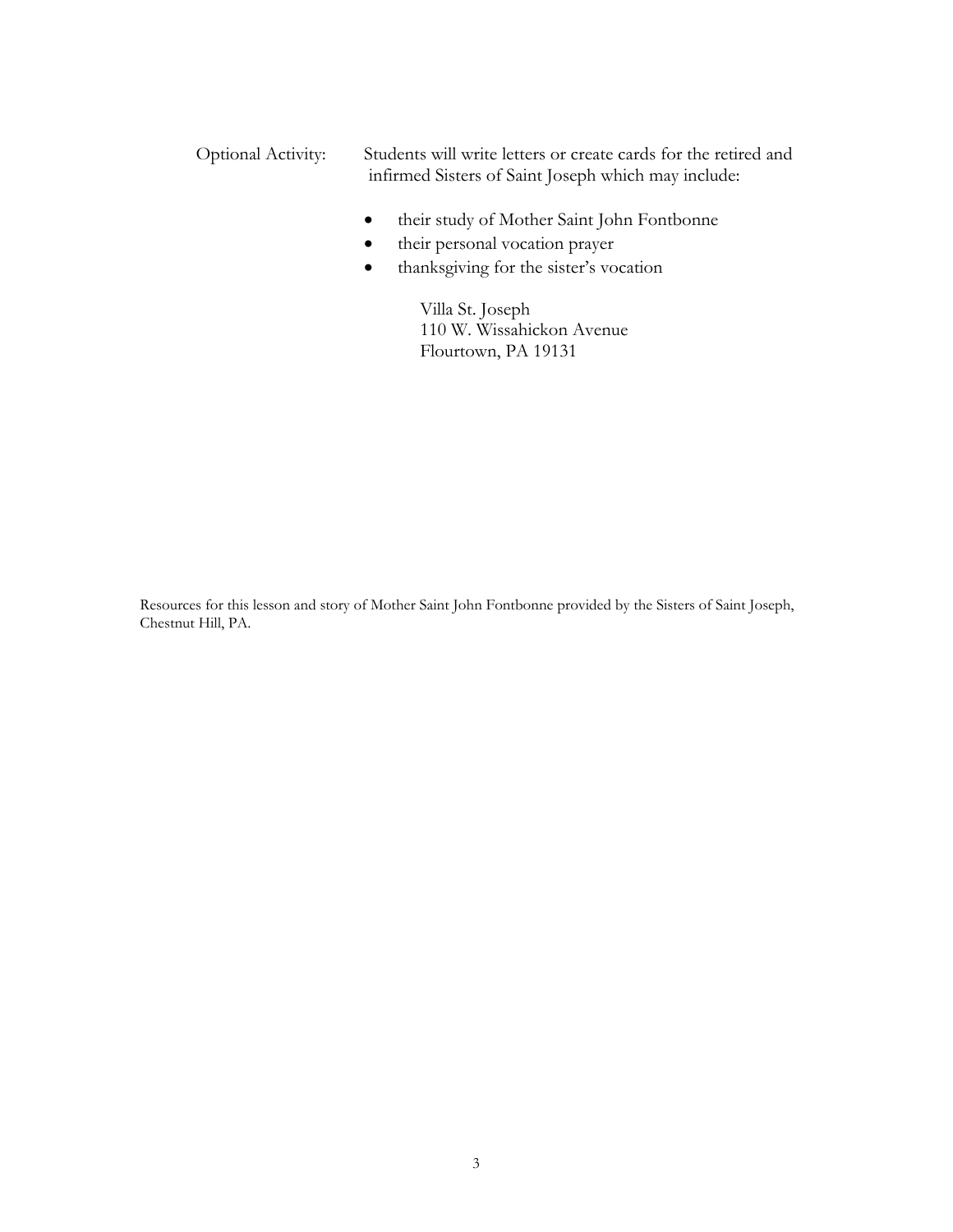### MOTHER SAINT JOHN FONTBONNE

Mother Saint John was a foundress and superior-general of the Sisters of Saint Joseph of Lyons . She was born March 3, 1759 at Bassen-Basset, Valey, France.

In 1778 she entered a house of the Sisters of Saint Joseph which had just been established at Monistrol (Haute-Loire) by Bishop de Gallard of Le Puy. The following year she received the habit and soon gave evidence of unusual administrative powers, particularly through her work in the schools. On her election, six years later, as superior of the community, Mother Saint John, as she was now called, co-operated with the saintly founder in all his pious undertakings, aided in the establishment of a hospital, and accomplished much good among the young girls of the town. At the outbreak of the Revolution she and her community followed Bishop de Gallard in refusing to sign the Oath of the Civil Constitution of the Clergy, notwithstanding the example of the Curé of Monistrol, who went so far as to abet the government officials in their persecution of the sisters. Forced to disperse her community, the superior remained at her post till she was dragged forth by the mob and the convent taken possession of in the name of the Commune, after which she returned to her father's home. Not long afterwards she was torn from this refuge, to be thrown into the prison of Saint-Didier, and only the fall of Robespierre on the day before that appointed for the execution saved her from the guillotine.

Unable to regain possession of her convent at Monistrol, she and her sister, who had been her companion in prison, returned to their father's house. Twelve years later (1807), Mother Saint John was called to Saint-Etienne as head of a small community of young girls and members of dispersed congregations, who at the suggestion of Cardinal Fesch, Archbishop of Lyons, were now established as a house of the Sisters of Saint Joseph. She restored the asylum at Monistrol, repurchased and reopened the former convent, and on 10 April, 1812, the congregation received Government authorization. In 1816, Mother Saint John was appointed superior general of the Sisters of Saint Joseph, and summoned to Lyons to found a general mother-house and novitiate, which she accomplished after many difficult years of labour. During the remainder of her life she was busied in perfecting the affiliation of the scattered houses of the congregation, which had been formally decreed in 1828. She also established over two hundred new communities. An object of her special solicitude was the little band which she sent to the United States in 1836 and with which she kept in constant correspondence, making every sacrifice to provide them with the necessities of life. Towards this end of her life, Mother Saint John was relieved of the arduous duties of superior, and spent the last few years in preparation for the end. She died in Lyons in 1843.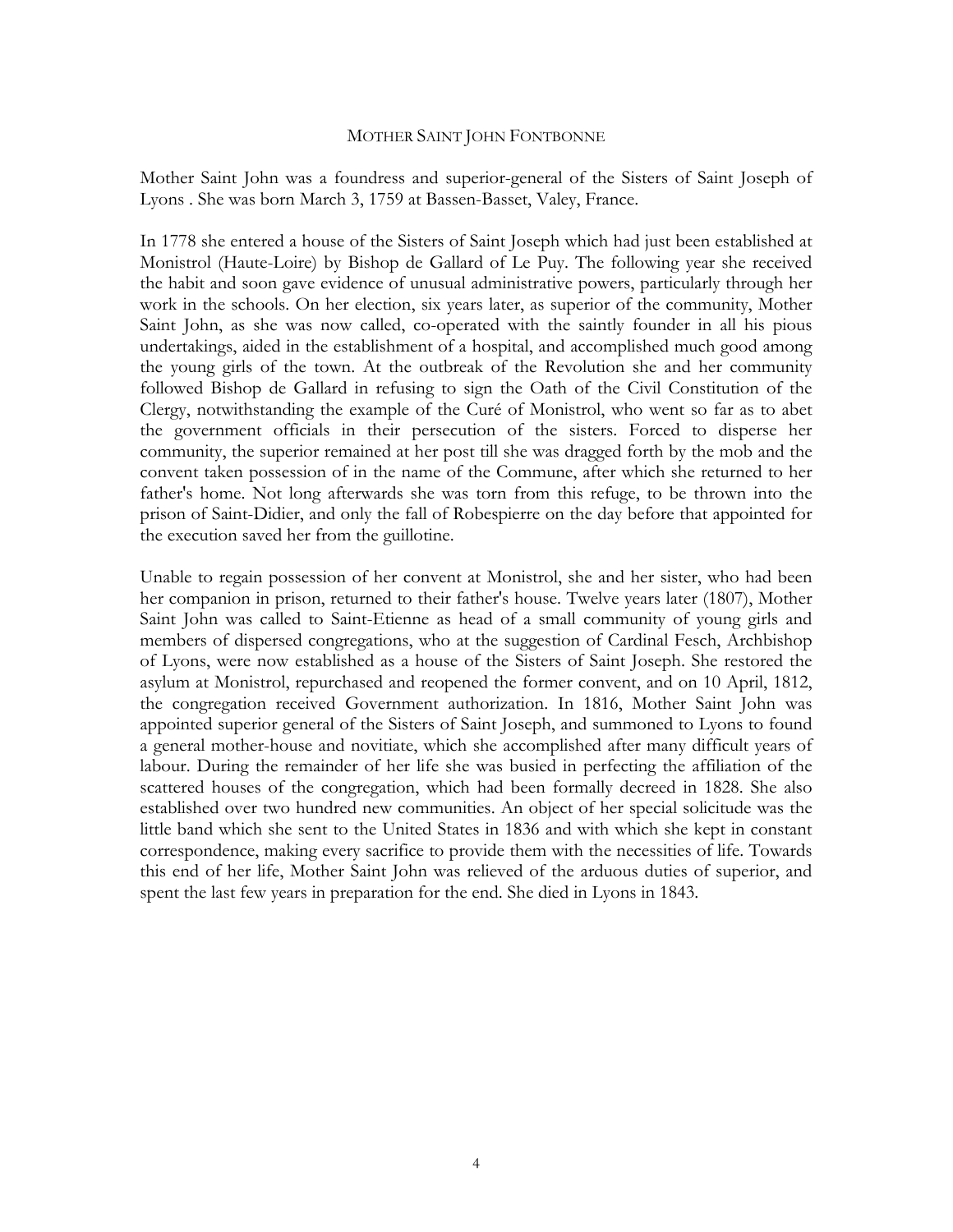### A SHORT HISTORY OF THE CONGREGATION OF THE SISTERS OF SAINT JOSEPH

The Congregation of the Sisters of St. Joseph was founded at Le Puy, France, October 15, 1650. In the beginning of the 17th Century, St. Francis de Sales, concerned with the needs of society in his time, attempted an innovation in the life-style of women religious. He founded the Congregation of the Visitation whose members would combine works of mercy with a life of prayer. Since all women religious up to that time had been cloistered (or a life of prayer in a convent or monastery), his innovation met with surprisingly hostile opposition, especially from the hierarchy of the Church who maintained that the cloister was necessary to ensure the stability of women religious. After five years of meeting unrelenting opposition, St. Francis de Sales abandoned his plan and the Visitandines were cloistered. Bishop Henri de Maupas, an admirer of St. Francis de Sales, and to Father Jean-Pierre Médaille, a Jesuit missionary, continued to promote his idea by forming the Sisters of St. Joseph. In his ministry, Jean-Pierre Médaille had been directing a number of young women who wished to be not only women of prayer, but who also were concerned for the needs of society, particularly for those of the poor, the sick, the aged and the orphans. In the Chapel of a house in Le Puy, Bishop de Maupas received these young women who wished to live an apostolic (or active) religious life in Community. He gave them their Rule and confided to them charge of the "House of Charity for Orphan Girls of Le Puy", and the care of sick in hospital and the sick poor in Le Puy. Official approval of the Church was given by an Episcopal Ordinance in 1651. Bishop de Bethune, Bishop de Maupas' successor, confirmed the approval in 1663 by which time the Institute had spread to several dioceses. Royal Approval came in "Letters Patent" in the reign of Louis XIV.

#### Revolution

The "Little Design" as Father Médaille called it, flourished until the French Revolution suppressed all religious institutions. Five of the Sisters were guillotined while others, among whom was Mother St. John Fontbonne, escaped death when Robespierre fell from power the night before they were to be executed. They returned to their families.

### Rebirth of the Sisters

After the Revolution, some of the former Sisters banded together to form an Association which was re-organized as the Sisters of St. Joseph by Cardinal Fesch and Father Charles Cholleton to take over the works of the Foundation of the pre- Revolution years. Cardinal Fesch recalled Mother St. John Fontbonne from her home and appointed her Superior of the little Community at St. Etienne. There was a particular need at that time for good Christian training, so the Sisters, while retaining their original purpose, added education to their charitable works. In spite of the ignorance of and consequent hostility to all things religious that characterized post-Revolution France, the efficiency of the Sisters was quickly recognized and they were given charge of the principal education facilities of Lyons including the training school for teachers.

#### Crossing the Atlantic

The Congregation continued to grow, spreading through much of Europe and was destined to cross the Atlantic. Countess Rochejaquelin, acquainted with the work of the Sisters and hearing of the need for Sisters to work among the Indians in America, contacted Bishop Rosati of St. Louis, Missouri, who had appealed to Bishop Cholleton of Lyons for aid. In 1834, Bishop Rosati visited Mother St. John Fontbonne to ask for Sisters to work in America. Mother St. John's two nieces, Sister Febronie Fontbonne and Sister Delphine Fontbonne were the first to volunteer. Their two companions, Sister Celestine Pommerel and a postulant, Julie Fournier, remained in France to study sign language and later joined the others in America, where they were to minister to the deaf. The Sisters arrived in St. Louis in 1836 and made a permanent foundation in Carondelet, near the city. Ten years later, in response to the invitation of Bishop Kendrick, a band of Sisters went from Carondelet to Philadelphia to serve in the schools and in the care of those in need.